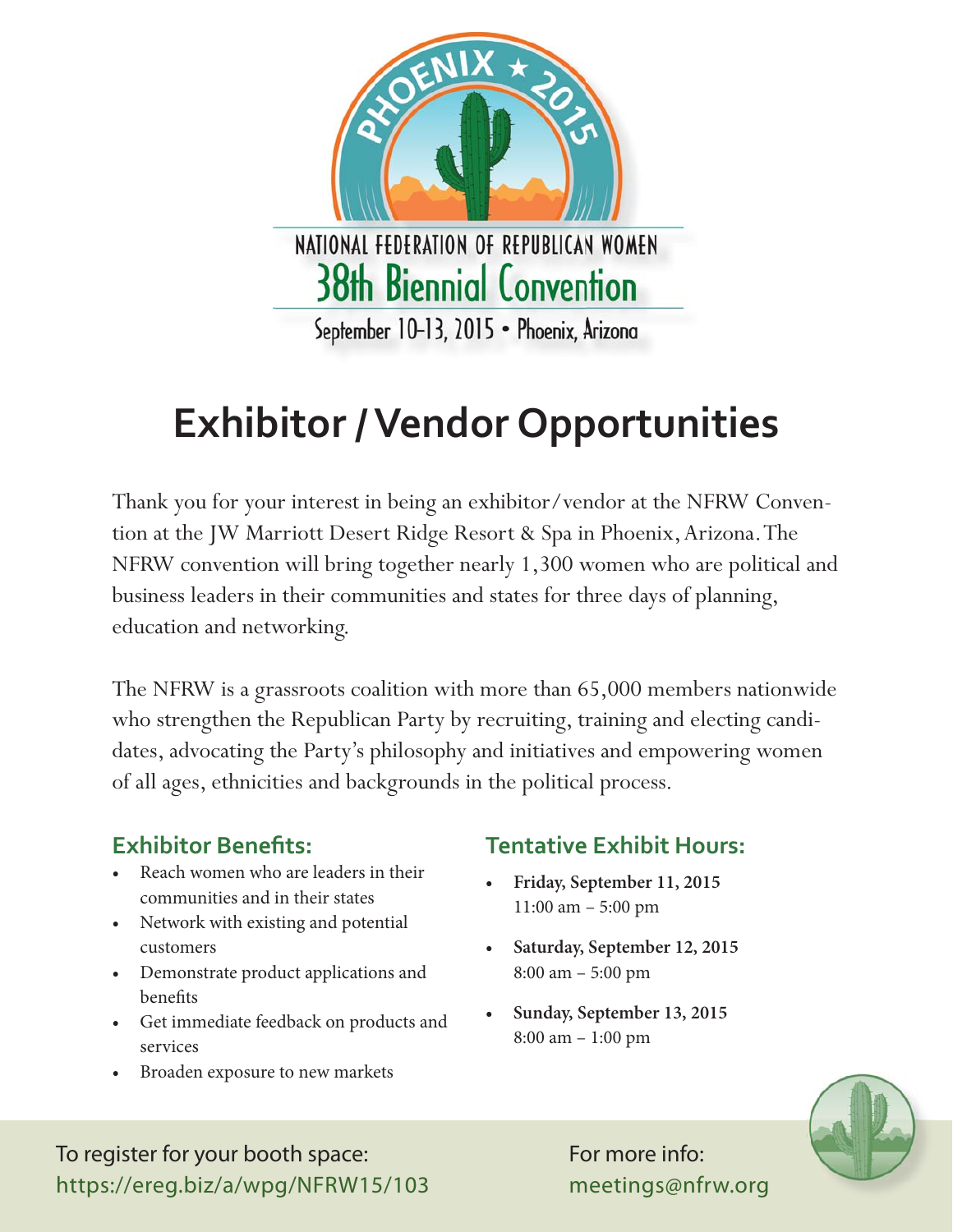

#### **2015 Exhibitor Fee Schedule:**

- Corner 10x10 Booth: \$1,500
- Standard 10x10 Booth: \$1,000
- NFRW Federated Club or State Organization: \$750 *(must be standard booth space)*

### **Booth Space includes:**

- 10x10 Booth (8ft back drape with 3ft side drape)
- 1 skirted 6ft table
- 2 chairs
- Identification sign with company name and booth number
- General security during overnight hours

Booths will be located in the ballroom foyer. The ballrooms are located in one area on one floor at the JW Marriott Desert Ridge, so exhibitors/vendors will have exposure to attendees everytime they move between general sessions, luncheons and workshops.

*All equipment, furnishings or services, other than those provided as indicated above must be arranged for with the Freeman Company at the exhibitor's expense. Labor to assist with loading and unloading will be available from Freeman Company and applicable fees charged directly to the exhibitor.*

## **Exhibitor Housing:**

Housing arrangements can be made through the JW Marriott Desert Ridge Resort and Spa at 800.835.6206.

#### **Move In:**

- **Thursday, September 10, 2015** 12:00 noon – 5:00 pm
- **Friday, September 11, 2015**  9:00 am – 10:30 am

### **Move Out:**

**• Sunday, September 13, 2015** 1:00 pm – 6:30 pm

#### **Registration:**

Register for your booth space online at **https://ereg.biz/a/wpg/NFRW15/103**.

#### **Cancellation Policy:**

All cancellations must be received by the NFRW in writing by mail, email or fax at one of the following:

*NFRW Registration P.O. Box 12, Barhamsville, VA 23011*

*--- NFRW@epsilonregistration.com*

> *--- FAX: 443.524.9358*

Cancellations received on or before August 12, 2015, will be assessed a fee of 10% of monies paid. Cancellations received August 13, 2015, through August 31, 2015, will be assessed a fee of 20% of monies paid. After August 31, 2015, cancellations will incur a 75% fee of monies paid.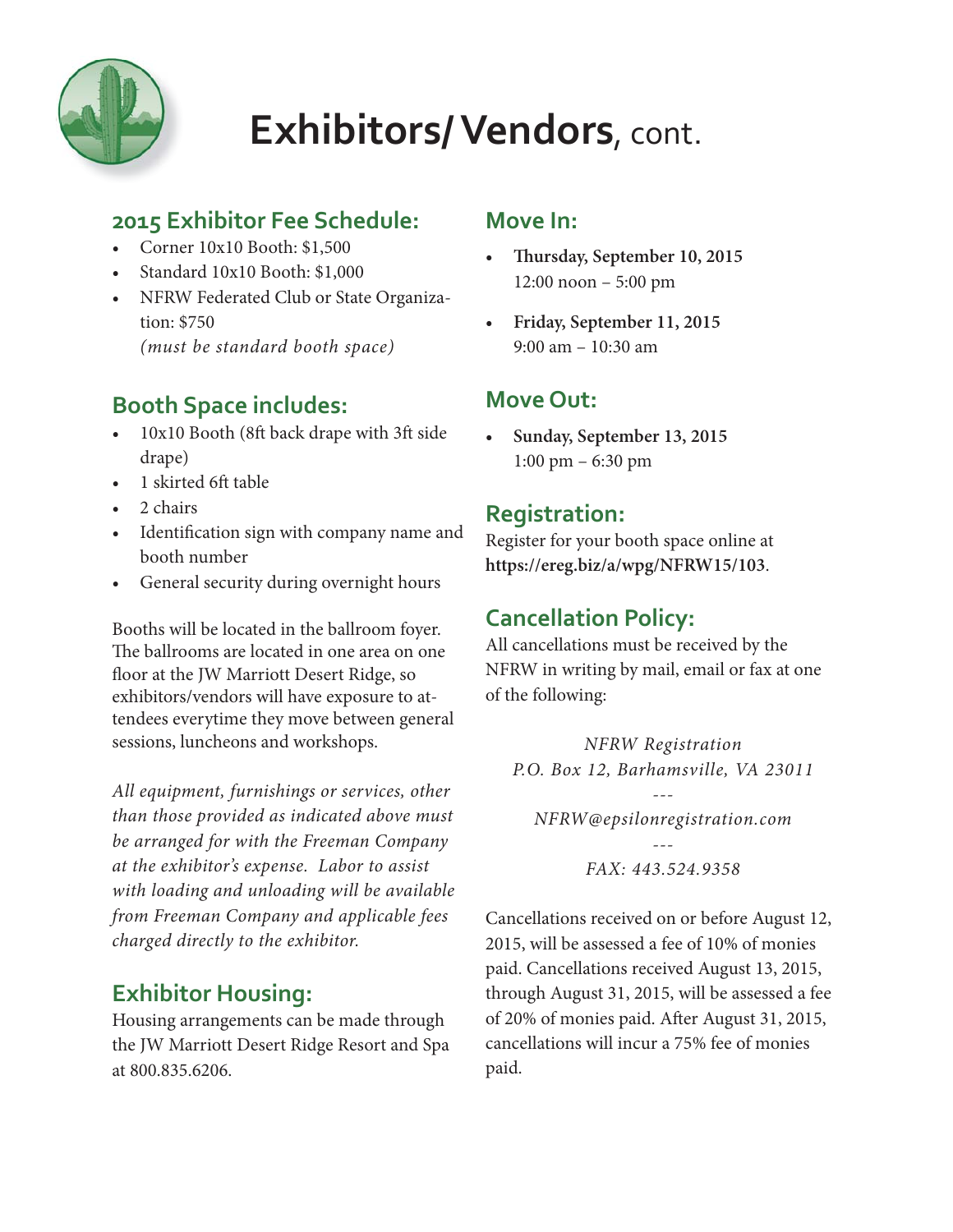

#### **2015 RULES AND REGULATIONS**

These rules and regulations form the Exhibitor Agreement made between the National Federation of Republican Women (NFRW) and the exhibitor.

Neither the Exhibitor Agreement nor any booth or display space request or allocation will be binding on the NFRW unless and until the exhibitor completes, the online registration process and issues payment in accordance with said agreement, and said agreement is executed by NFRW convention management.

NFRW convention management reserves the right to alter the location of exhibits or booths shown in the official floor plan as it deems advisable and if it is in the interest of the convention. However no change of location will be made without full discussion with the exhibitor affected by such change.

If an exhibitor fails to abide by the regulations of the exhibition as set forth, then the contract between the NFRW and the exhibitor will be in default. The exhibition regulations constitute a portion of the contract between the NFRW and the exhibitor. Therefore, any failure on the part of the exhibitor to comply with the regulations represents a default.

Should exhibitor be in default, all rights of exhibitor and obligations of NFRW hereunder shall cease. The parties agree that in such event it will be impossible to calculate NFRW's damages and NFRW shall be entitled to retain as liquidated damages any amount paid for space rental, regardless of whether or not the NFRW enters into a further lease of the space involved. Interpretation and application of the regulations are within the sole discretion of the NFRW and decisions by the NFRW are final.

Any exhibitor who, in the opinion of the NFRW convention management, conducts themselves unethically or unprofessionally, will be subject to ejection from the convention and/or forfeit the right to exhibit in subsequent years. No disruption of the conference or any other exhibitor's right to conduct business will be tolerated and no monies will be refunded should ejection occur.

In the event that an exhibitor engages in on-location transactions, the exhibitor will be responsible for complying with all federal, state and local laws regarding sales taxes and laws that may pertain to such sales. The exhibitor understands that the NFRW is not responsible for the volume of sales.

**The NFRW and the JW Marriott Desert Ridge Resort and Spa do not accept advance freight shipments for exhibitors.** Freight must be consigned to the Freeman Company. All goods shall be consigned in accordance with the instructions in the Exhibitor Services Kit.

Any firm/company that markets products for, or provides services to, women and families, political organizations and government organizations is eligible to exhibit. The NFRW reserves the right to determine the eligibility of any company and/or product, promotion or part thereof that in its opinion is not in keeping with the character and purpose of the exhibit hall.

No company or industry will be permitted to exhibit or hold any sponsored activity in any of the convention facilities including hotel designated as part of the conventionhousing complex, without the express permission of the NFRW. Please note that while all exhibitors and meeting attendees are invited to the exhibit floor, any company or attendee who is observed to be soliciting business in the aisles or other public spaces, in another company's booth, or in violation of any portion of the NFRW Exhibition Rules and Regulations, will be asked to leave immediately. Additional penalties may be applied.

**The NFRW reserves the right to decline an exhibitor permission to conduct, maintain and exhibit if, in the sole judgment of the NFRW show management, said exhibitor shall in any respect be deemed unsuitable or offensive to other individuals.** This reservation includes, but is not limited to, personnel attire and conduct, articles of merchandise, printed matter, souvenirs, catalogs, and any other items,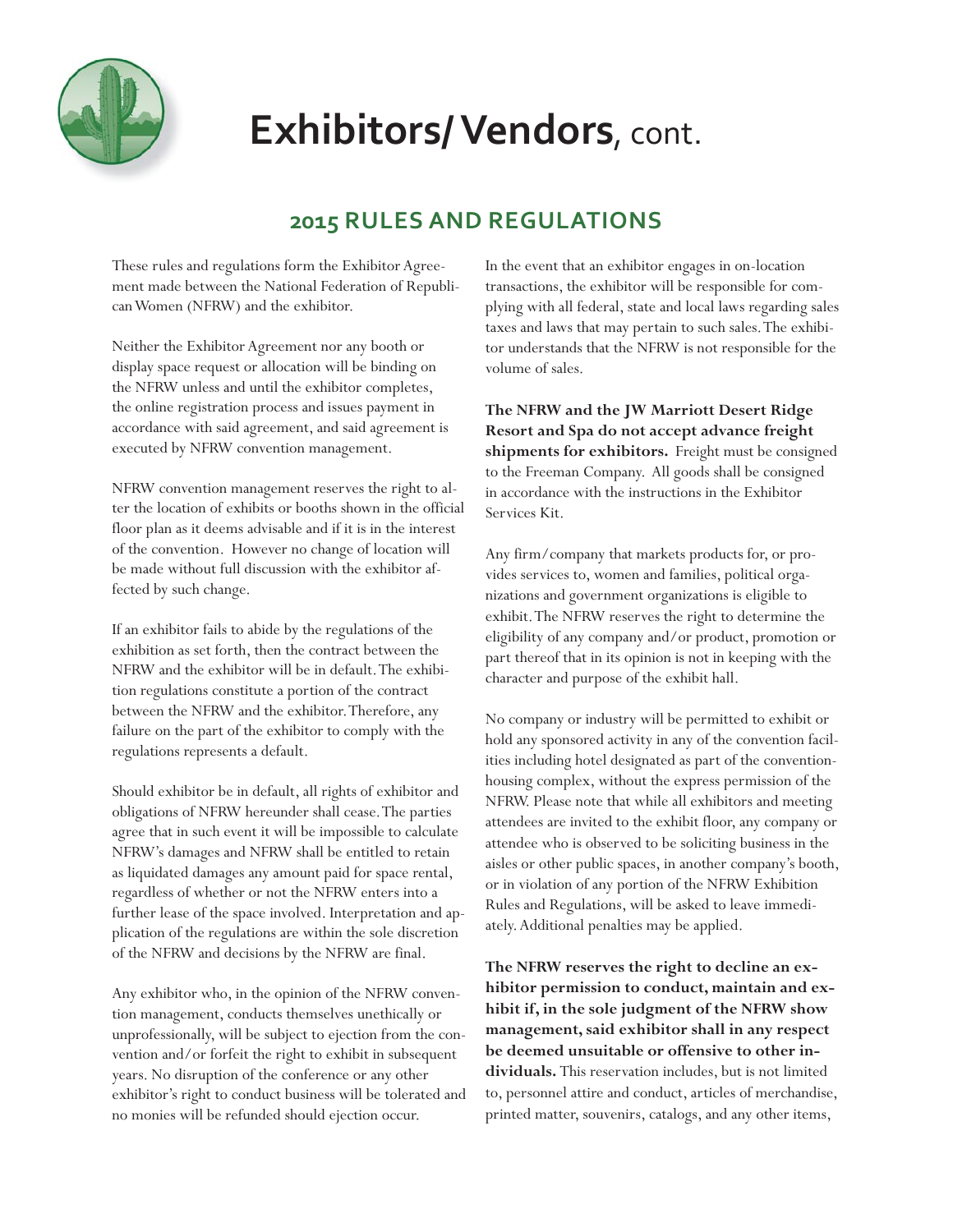

without limitation, which affect the character of the exhibit hall or the NFRW.

The exhibitors shall have the rights, subject to the provisions herein contained, to arrange their exhibits within the space allotted to them in the manner best suited for displaying and demonstrating the goods manufactured by them. No part of an exhibit shall extend outside the exhibitor boundary. All materials, items, etc. must be contained within the space assigned to the exhibitor as per the completed Agreement and in accordance with the NFRW booth construction guidelines. No items can be hung from the support railings of the exhibit booth.

The exhibitors shall care for their own exhibits and take such steps and precautions as may be necessary to prevent injury or damage to themselves or their exhibits. The exhibitor shall not place in the exhibit area any material, equipment, apparatus or goods that will in any manner be dangerous or calculated to cause injury to any persons coming in contact with them or result in fire or damage to the building or exhibits. Any such item which may be a hazard to a persons or property shall be removed forthwith.

Nothing shall be posted, tacked, nailed, screwed or otherwise attached to columns, walls, floors or other parts of the building or furniture. The exhibitor shall not place in the exhibit area any material or equipment whose presence, appearance or operation produces noise, vibration, odor or other irritant that is objectionable to the NFRW, the hotel, other exhibitors or visitors. Exhibits that defame or unfairly attack the products or integrity of another exhibitor, or exhibits that disturb or disrupt the exhibits of another, through audio or video displays or otherwise, are also prohibited.

If you know that your booth will require more than your allotted time to set up, you will need to notify NFRW convention management in writing so that your materials can be delivered on time.

Exhibits are to be set-up and torn-down during assigned times. Exhibits not set up during the designated time may be resold or reassigned by NFRW without obligation on the part of NFRW for any refund whatsoever. In addition, labor will be assigned to install or remove the exhibit from the hall. Labor expenses will be borne by the exhibitor. The NFRW is not responsible for any damage to the exhibitor's product due to setup or removal of Exhibitor's Booth.

Any space unclaimed by 5:00 pm on Thursday, September 10, 2015, may be reassigned without refund of rental paid; NFRW convention management will not be liable for any incurred expenses.

Exhibitor will not dismantle their display prior to the stated closing hour of the show. No exhibit or any part thereof may be removed during the period of such exhibition, without the written consent of NFRW.

Exhibitors shall remove all exhibits and any goods or property brought into the exhibit hall and leave said space both clean and free of rubbish.

An exhibitor may be required to move to a new booth if they request a downsizing or increasing of space.

Contracted exhibitors who have paid for space assignments shall not assign, sublet, or share any space allocated to them and may not advertise or display goods other than those manufactured or sold by them in the regular course of their business. Space assigned to the exhibitor is for their exclusive use.

No other person, firms, organizations, or companies shall be permitted to display or demonstrate their products or services, or distribute advertising materials to convention attendees in any conference area. Non-compliance with this regulation will result in the prompt removal of the offending person and property from the area.

The exhibitor will be responsible for designating an official authorized agent who will be the primary contact to work with NFRW convention management. This person will oversee and understand all contract issues, including those relating to registration, payment, housing, badging, materials handling, booth set up and tear down, operations and logistics, as well as ordering of furniture,